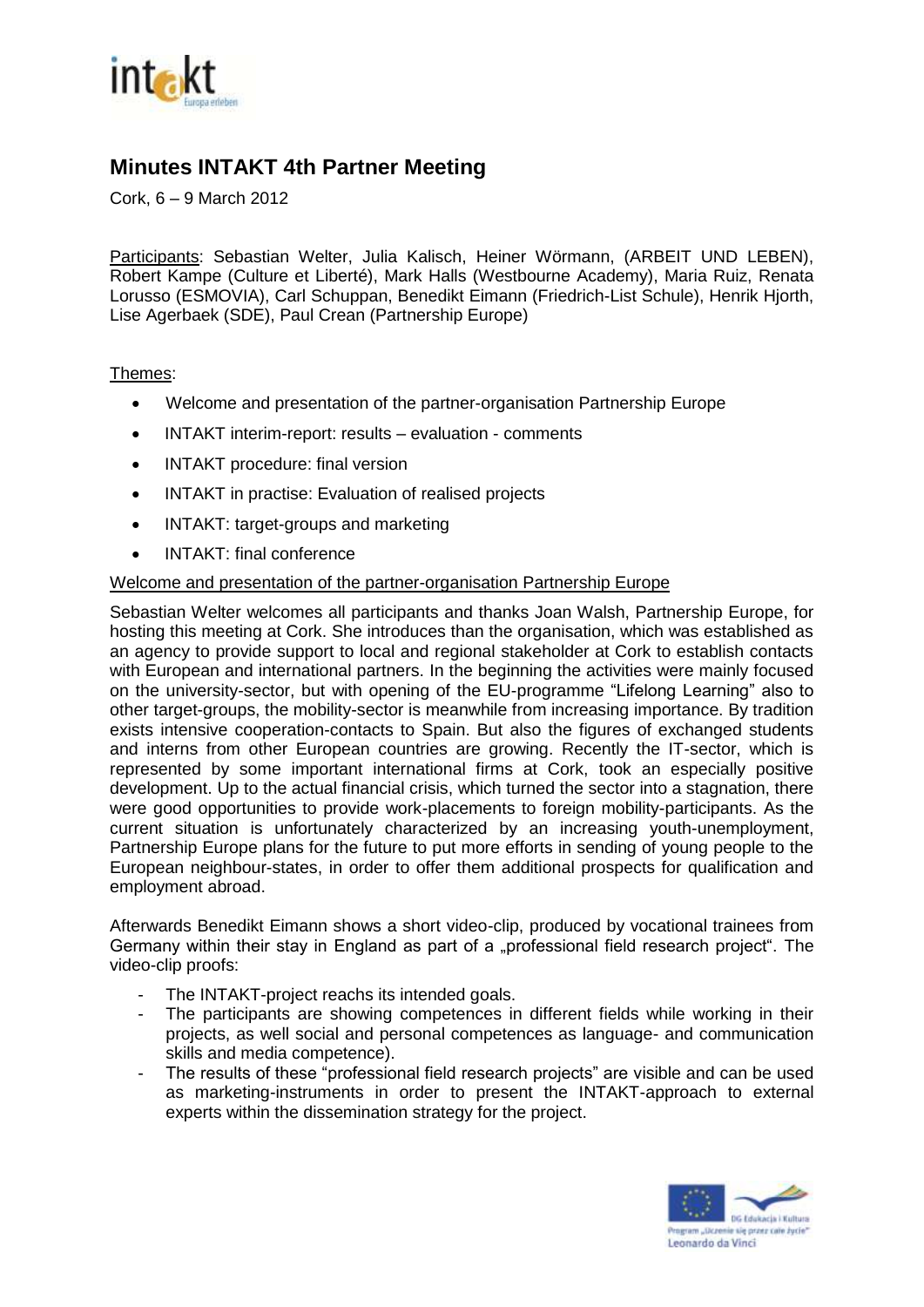

### INTAKT interim-report: results – evaluation - comments

Sebastian Welter explains feedbacks and findings of external experts received to the interim report of the INTAKT project. In general the estimation of the project is positive: There is no danger expressed that for a failure of the project, despite of the fact that it is delayed in its realisation. But there is a demand to increase the testing of project results. Furthermore it was stated, that the link between the INTAKT-procedure and the results of the previous COMPASS-project remains unclear. Therefore it proofed very important to agree as well on final versions for the conceptual base of the project as on steps for the realization of the envisaged project-results.

### INTAKT procedure: final version

Due to the results of the first testing-phase there is a need to redesign the systematic for "Professional Field Research"-projects: On one hand participants seem to be frustrated with their projects, when they were not participating in the process of establishing their tasksettings. On the other hand results of some projects go far ahead of previous formulated learning-objectives, as participants after arriving in their target-countries widened own initiative the focus of their research-project. These findings give reason to open the systematic for ..Professional Field Research"-projects to allow its use for different targetgroups and to adopt it better to individual needs and learning-outcomes. The redesigned concept defines different types of "Professional Field Research"-projects, directed to tasksettings of different complexity. This systematic is divided in:

- a) Summary: Compilation of observed facts, structures, developments related to the thematic area of the "Professional Field Research"-project,
- b) Comparison: Compilation of facts and descriptionof observed similarities and differences between structures and developments in the host-country and the own country of origin.
- c) Analysis: Research for reasons, explaining differences and similarities in structures and developments,
- d) Development-concept: Elaboration of a concept for the solution of observed negative tendencies in the own professional area basing on gained professional knowledge
- e) Realisation of a model-project, basing on own professional skills.

In practise about 80% of all "Professional Field Research"-projects will be linked to the types a) and b). But task-settings of the categories c) – e) will allow it to establish task-settings also for participants, who want to proof their professional skills and interpersonal competences by realising more complex task-settings abroad.

This extended concept finds a very positive feedback among project-partners. The underlying competence-matrix was checked afterwards with help of already existing reports. It was established, that:

- a categorie "team-work" has to be added to the competence-systematic
- "comunication compentences" can not be validated only by provision of written project-reports,
- the learning-objective "improvement of language skills" needs the use of media as report-format (e.g. video or mp-datafiles),
- the hosting partner-organisations has to be integrated in the processes for the validation of learning-outcomes.

As a positive aspect was mentioned, that the "Competence-matrix" offers the opportunity to evaluate learning-outcomes individually for different competence-areas.

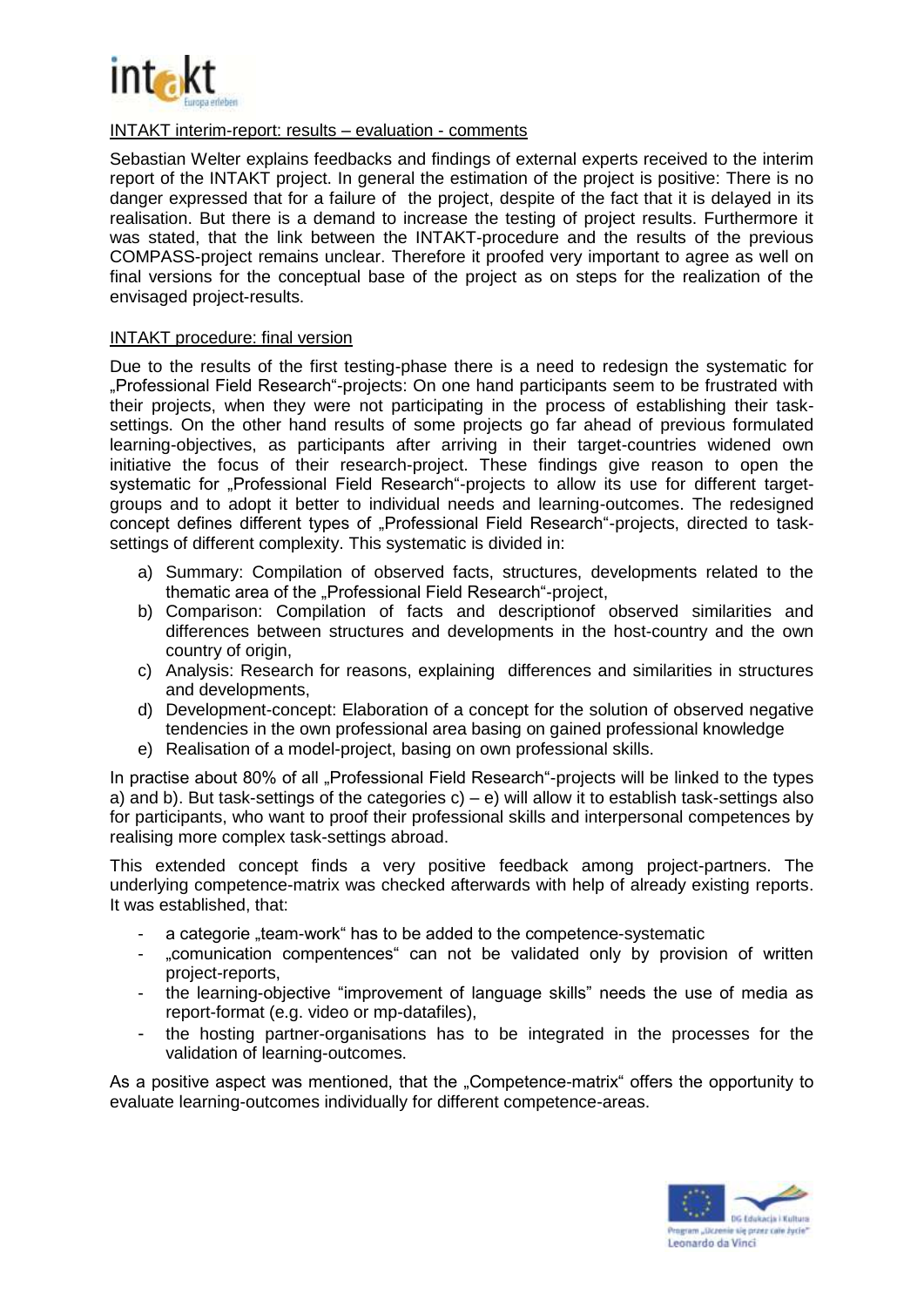

### INTAKT: programming of the database

As the evaluation of the interim-report has shown, that the link between the INTAKT- and the COMPASS-database has to be explained more transparent, the technical aspects of the programming were discussed again. In this context Sebastian Welter introduces the model of a .task-generator", for .Professional Field Research -projects as part of the INTAKTdatabase. The core-idea of this tool is related to the phase-model for the integration of "Professional Field Research"-projects into mobility-projects and concerns the systematic establishment of work-tasks.

The partners agree to preserve the COMPASS-database and to add the functions necessary for the realisation of the INTAKT-approach. The database will get a new title "EVSTdatabase" - but also the logotypes of both projects (COMPASS and INTAKT), signalizing, that this new database was developed on base of both projects. Furthermore the database should allow to describe learning-outcomes in categories as given in the "Europass-Mobility". This would offer an additional "added value" for coordinators of mobility-projects, as this tool would support the issue of certificates. But is has to be clarified, whether this function might be realized within the foreseen budget and time-frame. This will be checked during an extrameeting at Odense.

### INTAKT in practise: Evaluation of realised projects

Taking into account the feedback of the external evaluators on the INTAKT-interim report, the project-partners agree to extend the test of the INTAKT-approach with further groups of participants in mobility-projects. This will be done especially via the projects "ProViso" and "ProVero", coordinated by the Bundesarbeitskreis ARBEIT UND LEBEN and projects, realized by the Friedrich-List-Schule. During the discussion was established, that actually the European INTAK-partners see only little chance to test the INTAKT-results in own mobilityprojects, as their National Agencies are not willing to accept "Professional Field Research" projects as results of mobility-projects. Due to the experiences made during the first testing, the evaluation-questionnaires for mobility-participants and representatives of sending schools were redesigned again.

#### INTAKT: target-groups and marketing

At several occasions the project partners made the experience, presenting the INTAKTproject, that the term "Professional Field Research"-projects was not understood. This occurred especially as a problem for the European project-partners, as there is no adequate translation for the German expression "Berufsfelderkudung". This proofed to be a serious obstacle for marketing-activities. Therefore the partners dicussed possible alternative expressions for a better targetting. As a result partners agreed to name the approach in a German version officially "Europäische Berufsfelderkundung" and in Englisch "European Vocational Skills Training (EVST-project) in order to express content and meaning of the INTAKT-approach more transparent. Furthermore the concept oft he project-leaflet was redesigned, which should be published in two versions, adopted to mobility-students and coordinators of mobility-projects.

Later project partners designed in small groups slogans for the "advertisment" of the concept, especially pointing out its added value. These slogans will be also integrated in the redesigned project-leaflets.

Additionally the project-partners agree to collect testimonials among representatives of schools and companies, where positive experiences were made with the INTAKT-approach. These feedbacks will be published within the project-documentation and used for further marketing-activities.